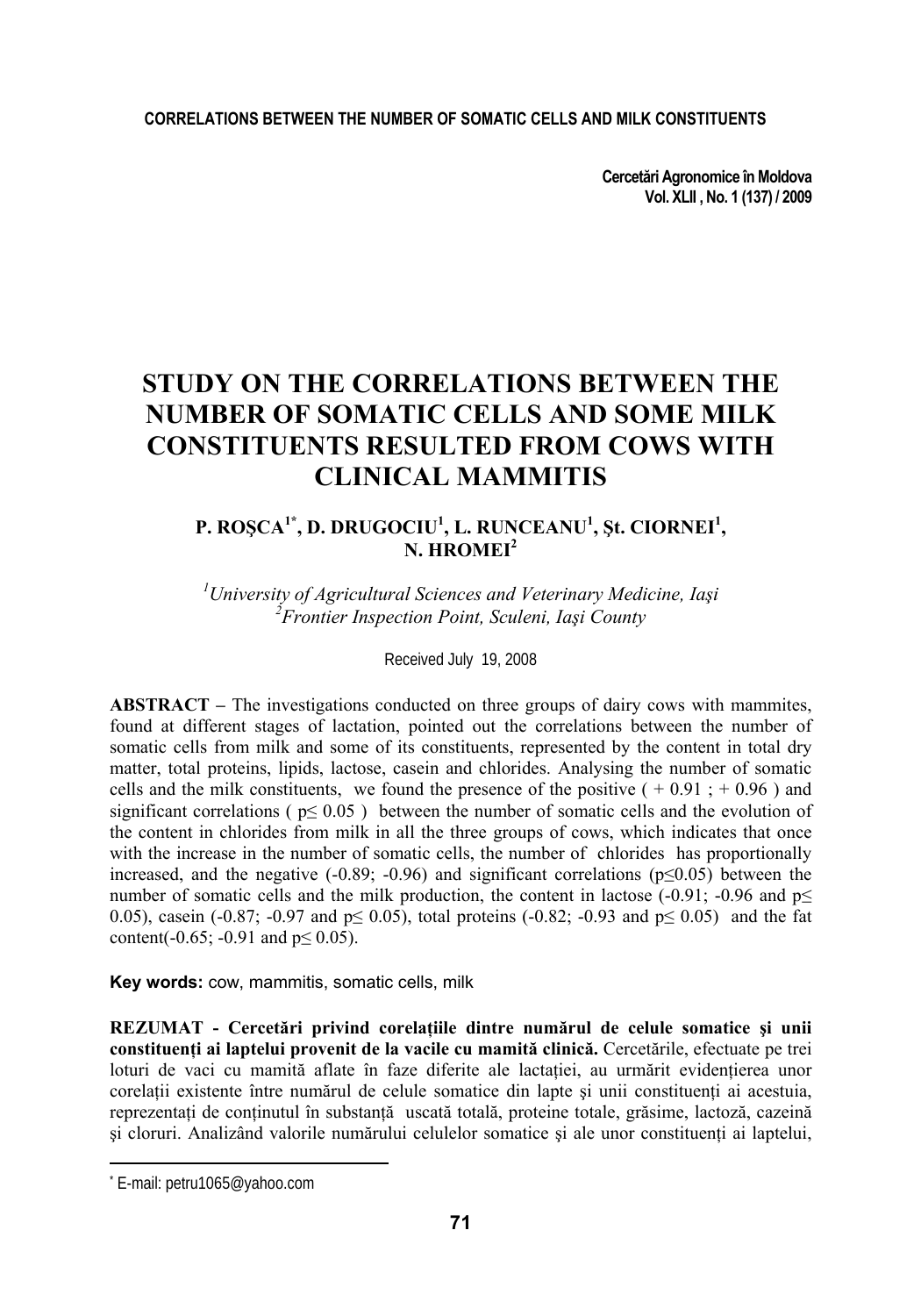#### **P. ROŞCA ET AL.**

s-a constatat că există: corelații pozitive  $(+0.91; +0.96)$  și semnificative (p $\leq 0.05$ ) între numărul de celule somatice și evolutia continutului de cloruri din lapte la toate cele trei loturi de vaci, ceea ce indică faptul că, odată cu creşterea numărului de celule somatice, creşte proportional și conținutul în cloruri; corelații negative  $(-0.89; -0.96)$  și semnificative ( $p \le 0.05$ ) între numărul de celule somatice și producția de lapte, conținutul de lactoză (-0,91; -0,96 și p $\leq$ 0.05), continutul de cazeină (-0,87; -0,97 și p $\leq$  0,05), conținutul de proteine totale (-0,82; -0,93  $\text{si }$  p≤ 0,05) si continutul de grăsime(-0,65; -0,91 si p≤ 0,05).

**Cuvinte cheie**: vacă, mamită, celule somatice, lapte

### **INTRODUCTION**

Mammites are inflammations of the mammary gland with a significant importance in dairy cow breeding. The frequency of this disease is higher in dairy cows due to the favouring factors correlated to the exploitation mode. The economic losses are very high and the annual estimation indicated losses over 10 % of the milk production in the dairy cow sector. Most of the losses are the consequence of the reduction in the milk production, as well as in the modifications, which diminish the efficaciousness of processing, often leading to the interdiction of consumption (Constantin, 2003; Jones and Bailey, 1998; Popa and Vlăgioiu, 1996; Rosca et al, 2002; Santos et al., 2001; Wilmut et al., 1990; Zecconi et al., 1994).

The determination of the number of somatic cells from milk is the most important parameter used today for monitoring directly the health condition of the mammary gland and, indirectly, the milk quality. An increased value of somatic cells over 300,000 / ml is abnormal and indicates the evolution of an inflammatory process at the mammary gland (Ghergariu et al., 2000; Popa and Vlăgioiu, 1996; Roşca et al., 2002; Santos et al., 2001; Taylor, 2004; Wallace et al., 2001; Wattiaux, 2001).

# **MATERIALS AND METHODS**

The investigations concerning the modifications of milk, due to the inflammation of the mammary gland were carried out on 15 dairy cows, which have shown clinical symptoms of mammitis. The inflammation was localized in one or more of the four compartments of the mammary gland.

The studied cows were classified in three groups; each of them was made up of five animals, depending on the phase of lactation and on the moment when the inflammation was detected: Group 1 - cows with mammites, found in the first 2 months post-parturition; Group 2 – cows with mammites, found in 3-5 months of lactation and Group 3 – cows with mammites, found in 5-7 months of lactation.

The following parameters were determined: number of somatic cells (SomaScope MKII<sup>TM</sup>), daily milk production, total dry matter, total proteins, fat, lactose, casein and chlorides.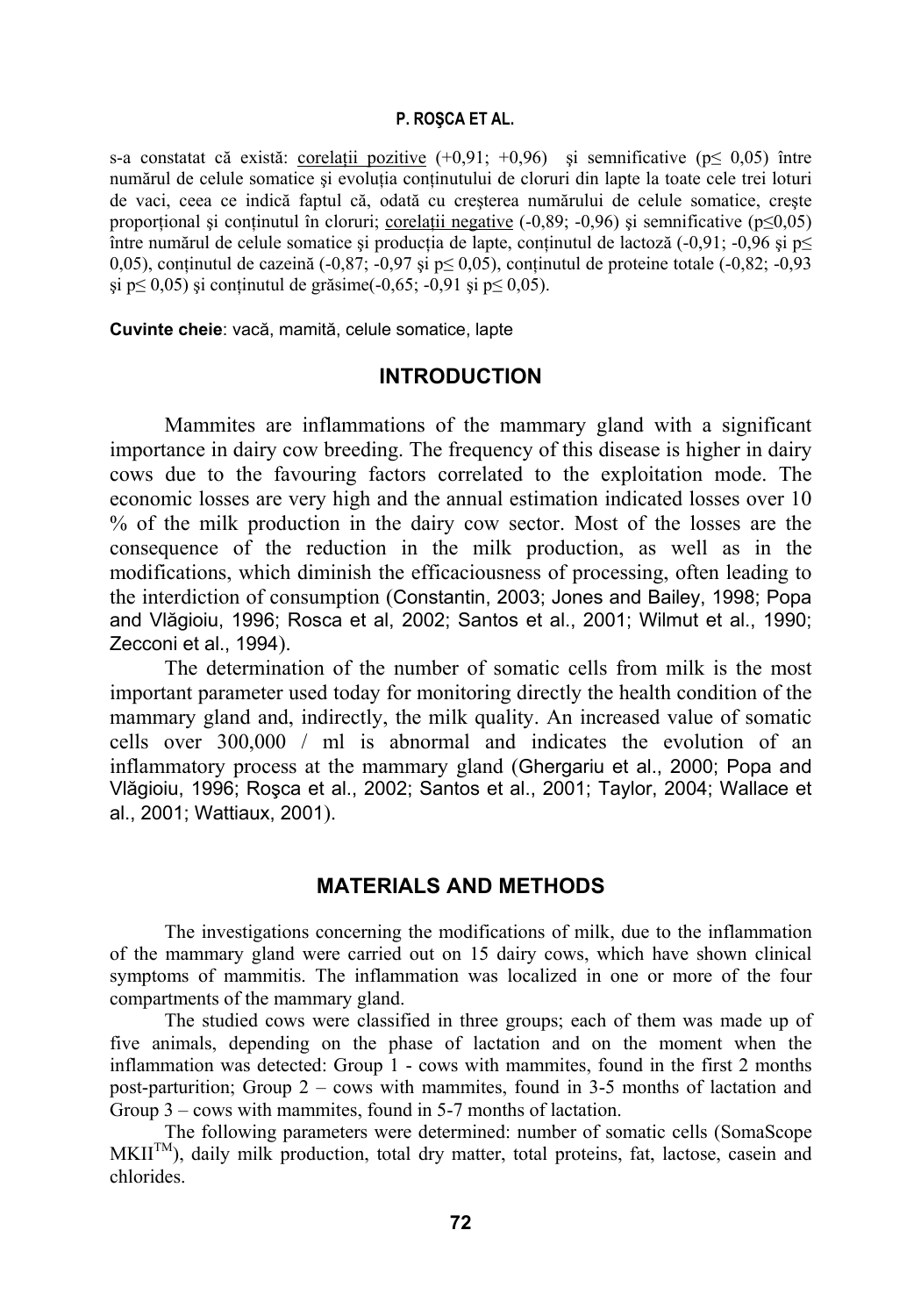#### **CORRELATIONS BETWEEN THE NUMBER OF SOMATIC CELLS AND MILK CONSTITUENTS**

The samples were collected only from the compartments affected by inflammation, and the obtained results were processed and interpreted statistically.

## **RESULTS AND DISCUSSION**

Our studies have shown that **the number of somatic cells** in the milk sampled from the groups of animals with clinical mammitis presented constantly an increased value, comprised between 5.84 and 6.41 mil. somatic cells / ml, with a mean value of  $6.12\pm0.17$  (mil. NSC (Number of somatic cells) / ml  $\pm$  Standard Deviation) in the third group (*Table 1*). Analysing the results recorded in the three groups of cows with mamitis, the mean low values of NSC/ ml  $(5.98\pm 0.11)$  were found in Group 1, represented by cows with detected mammitis found in the first 2 months post-parturition. On the other hand, the highest values  $(6.27 \pm 0.12)$  were detected in Group 2, represented by cows with mammitis, diagnosed between the 3rd and the 5th month of lactation (*Table 1*). The number of somatic cells is generally positively correlated with the intensity of the inflammatory process, but for the interpretation of the results, it is essential to take into consideration the normal variation of the parameters during the lactation period, parameters that may affect the obtained results.

| <b>Parameter</b>               | Group 1       |               |             | Group 2       |               |             | Group 3       |               |             |
|--------------------------------|---------------|---------------|-------------|---------------|---------------|-------------|---------------|---------------|-------------|
|                                | Min.<br>value | Max.<br>value | <b>Mean</b> | Min.<br>value | Max.<br>value | <b>Mean</b> | Min.<br>value | Max.<br>value | <b>Mean</b> |
| <b>NSC</b><br>(mil/ml)         | 5.86          | 6.13          | 5.98        | 6.10          | 6.41          | 6.27        | 5.89          | 6.32          | 6.12        |
| Milk production<br>(I) (Daily) | 6.8           | 9.8           | 7.96        | 8.9           | 11.2          | 9.9         | 5.5           | 7.4           | 6.42        |
| TDM (%)                        | 11.68         | 13.15         | 12.29       | 10.89         | 12.42         | 11.79       | 12.34         | 13.5          | 12.90       |
| Total proteins<br>$(\%)$       | 3.05          | 3.29          | 3.16        | 2.94          | 3.46          | 3.25        | 3.31          | 3.59          | 3.48        |
| Fat $(\%)$                     | 2.6           | 4.1           | 3.38        | 2.5           | 3.2           | 2.84        | 2.9           | 3.6           | 3.22        |
| Lactose $(\%)$                 | 3.30          | 3.67          | 3.45        | 3.42          | 3.89          | 3.63        | 2.59          | 3.30          | 2.92        |
| Casein (%)                     | 2.34          | 2.62          | 2.51        | 2.03          | 2.43          | 2.19        | 2.32          | 2.51          | 2.44        |
| Chlorides<br>$(g Cl\% )$       | 0.168         | 0.176         | 0.172       | 0.127         | 0.151         | 0.143       | 0.132         | 0.161         | 0.145       |

**Table 1 - Variations of the parameters determined for the identification of milk from cows with mammitis** 

As concerns **the daily milk production** in all the three studied groups, we found that the values had great variations, situated between 5.5 and 11.2 litres, representing a diminution of 25 %- 40 %, compared with the normal values (*Table 1*).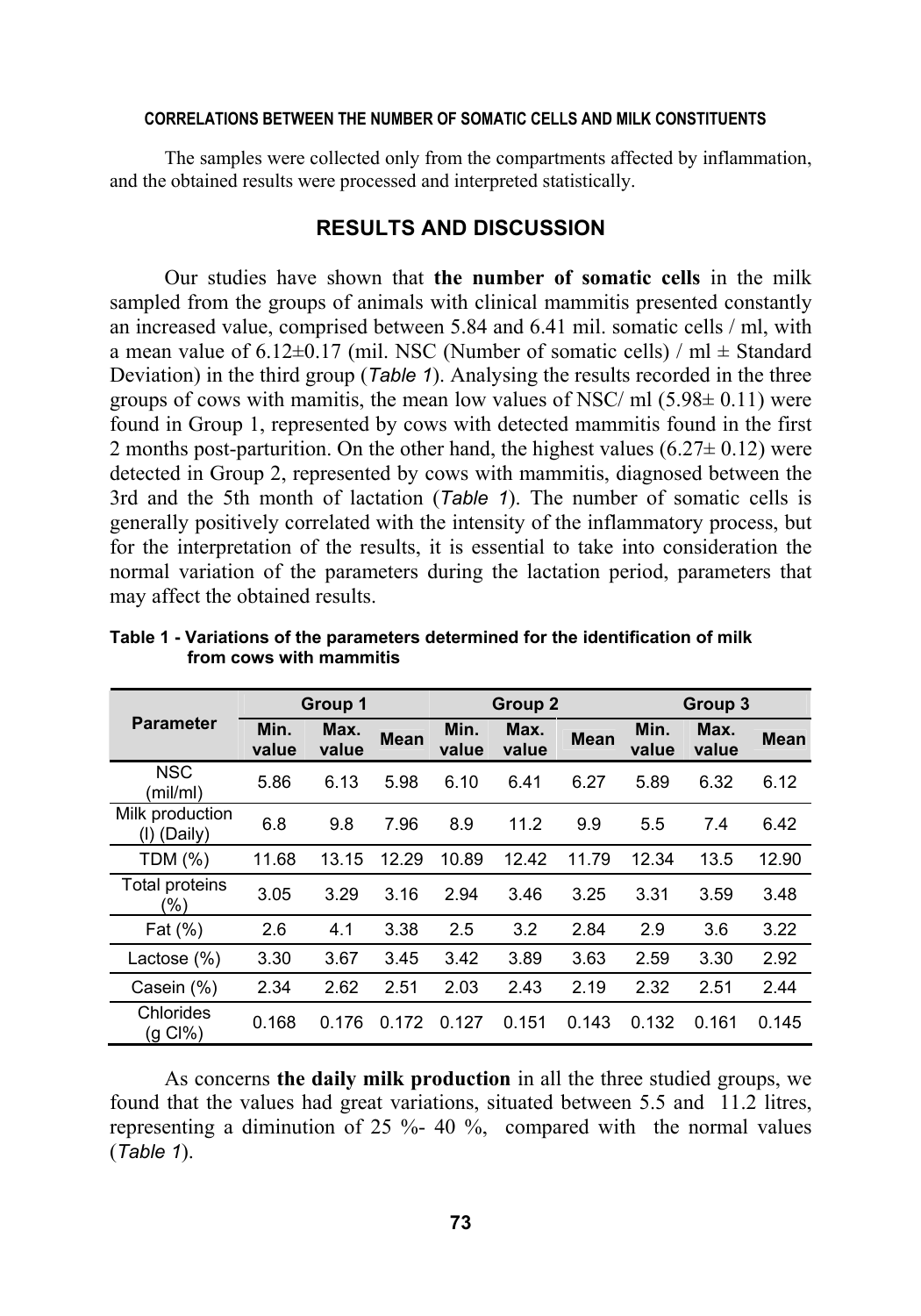### **P. ROŞCA ET AL.**

The values of **the total dry matter (TDM)** were comprised between 10.89% and 13.50%, the highest values being obtained in Group 3 (12.90%). For a correct interpretation of these values, it is necessary to correlate them with the variations of the milk production and the variations of milk constituents, knowing that the highest values of TDM are recorded at the beginning and end of lactation.

**The total proteins** from milk showed values comprised between 2.94% and 3.59%, with a mean value of 3.30%; the highest value was recorded in Group 3 (3.48%) and the lowest one, in Group 1 (3.16%). The values of the total protein in the tested samples did not differ very much from the normal values of milk. For a better interpretation, it is necessary to compare the values of the total proteins with the values of casein.

**The fat** content of the tested samples varied between 2.5% and 4.1%. The variation of the fat content from milk is not an important indicator for the health condition of the mammary gland, because the normal variations are found within very wide limits and the variations recorded when the gland is affected may seem normal.

In the tested samples, **the lactose content** has varied between 2.59% and 3.89%, the mean values being lower comparatively with the normal value of milk. The mean lowest values were recorded in Group 3 (2.92%), where the reduction of the lactose synthesis coexists with the normal decrease of the lactose from milk, in the period of lactation.

**Casein**, the most important protein of the cow milk, presents a mean value of 2.8% in the normal milk and, generally, the variations are not so visible. As concerns the tested samples, the casein content may vary between 2.03% and 2.62%, with a mean value of 2.38%. If these values are reported to the mean casein values of the normal milk, decreases may be found in all the groups of cows (*Table 1*).

The values of **the chlorides** from the tested samples have varied between 0.127 and 0.176 (g Cl- %), the highest values being recorded in Group 1 (0.172  $\alpha$ ) Cl- %), in which the alteration of the synthesis mechanism of mammary gland coexists with the increased concentration of chlorides from milk, characteristic to the beginning of lactation (*Table 1*).

Analysing the existing correlations between the studied parameters, we found the existence of:

- positive  $(+0.91; +0.96)$  and significant correlations ( $p \le 0.05$ ) between the number of somatic cells and the evolution of the chloride content from milk in all the three groups, indicating that once with the increase in the number of somatic cells, the chloride content increases proportionally.
- negative (-0.89; -0.96) and significant correlations ( $p \le 0.05$ ) between the number of somatic cells and the milk production, on the one hand, and, on the other hand, the content in lactose  $(-0.91, -0.96, -0.96)$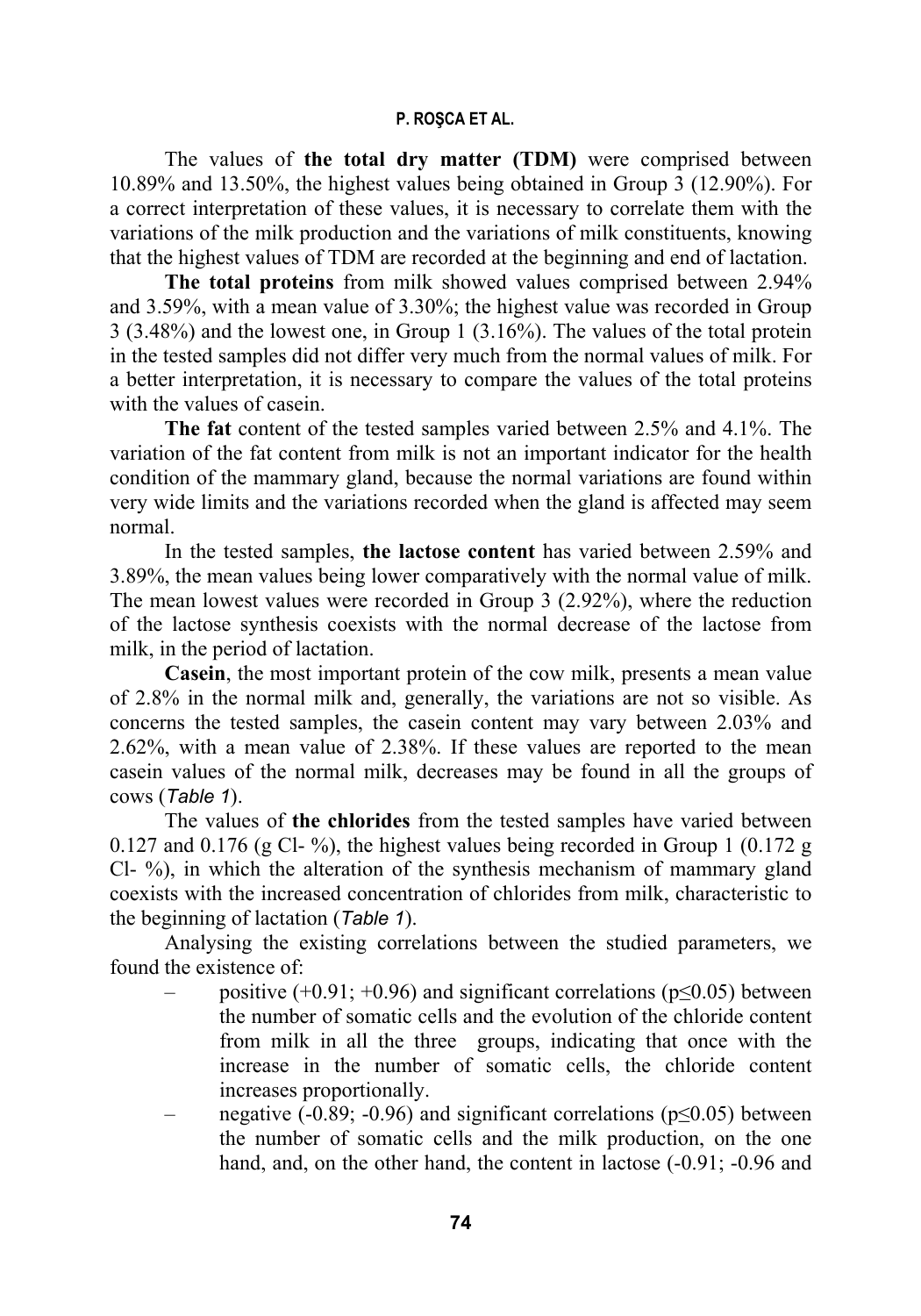### **CORRELATIONS BETWEEN THE NUMBER OF SOMATIC CELLS AND MILK CONSTITUENTS**

 $p \le 0.05$ ) and casein (-0.87; -0.97 and  $p \le 0.05$ ), the total protein content (0.82; -0.93 and  $p \le 0.05$ ) and the fat content (-0.65; -0.91 and  $p \le 0.05$ ) (Table 2). In all the three groups with mammitis, we found significant differences for all the studied correlations.

|                 | <b>Numbers of somatic cells (NSC)</b> |             |         |             |         |             |  |  |  |  |  |
|-----------------|---------------------------------------|-------------|---------|-------------|---------|-------------|--|--|--|--|--|
|                 | Group 1                               |             | Group 2 |             | Group 3 |             |  |  |  |  |  |
|                 | $CC^*$                                | $p^*$       | $CC^*$  | $p^*$       | $CC^*$  | $p^*$       |  |  |  |  |  |
| Milk production | - 0.96                                | ${}_{0.05}$ | $-0.89$ | ${}_{0.05}$ | $-0.96$ | < 0.05      |  |  |  |  |  |
| <b>TDM</b>      | $-0.73$                               | > 0.05      | $-0.86$ | > 0.05      | $-0.84$ | > 0.05      |  |  |  |  |  |
| Total proteins  | $-0.82$                               | > 0.05      | $-0.93$ | ${}_{0.05}$ | $-0.82$ | > 0.05      |  |  |  |  |  |
| Fat             | $-0.65$                               | > 0.05      | $-0.87$ | > 0.05      | $-0.91$ | ${}_{0.05}$ |  |  |  |  |  |
| Lactose         | - 0.95                                | ${}_{0.05}$ | $-0.91$ | ${}_{0.05}$ | $-0.96$ | ${}_{0.05}$ |  |  |  |  |  |
| Casein          | $-0.92$                               | ${}_{0.05}$ | $-0.97$ | ${}_{0.05}$ | $-0.87$ | > 0.05      |  |  |  |  |  |
| Chlorides       | 0.91                                  | ${}_{0.05}$ | 0.93    | ${}_{0.05}$ | 0.96    | ${}_{0.05}$ |  |  |  |  |  |

### **Table 2 - Correlations between NSC and some of the constituents from the milk of cows with mammitis**

CC<sup>\*</sup>= correlation coefficient

 $p^*$  = significance degree

## **CONCLUSIONS**

The number of somatic cells from the milk resulting from the three groups of cows with clinical mammitis showed values between 5.48 and 6.41 million somatic cells / ml, values which are characteristic to the milk of cows with mammitis.

The daily milk production decreased by 25% until 40%, comparatively with the normal values and was negatively  $(-0.89, -0.96)$  and significantly ( $p \le 0.05$ ) correlated.

Casein recorded lower values comparatively to the values of the normal milk, showing values between 2.03% and 2.62%, which have been negatively and significantly ( $p \le 0.05$ ) correlated to NSC.

The lactose content varied between 2.59% and 3.89%, being negatively and significantly ( $p \le 0.05$ ) correlated with the content in chlorides and NSC.

The values of chlorides from the tested samples varied between 0.127 and 0.176 (g Cl- %) and were positively and significantly correlated with the number of somatic cells from milk.